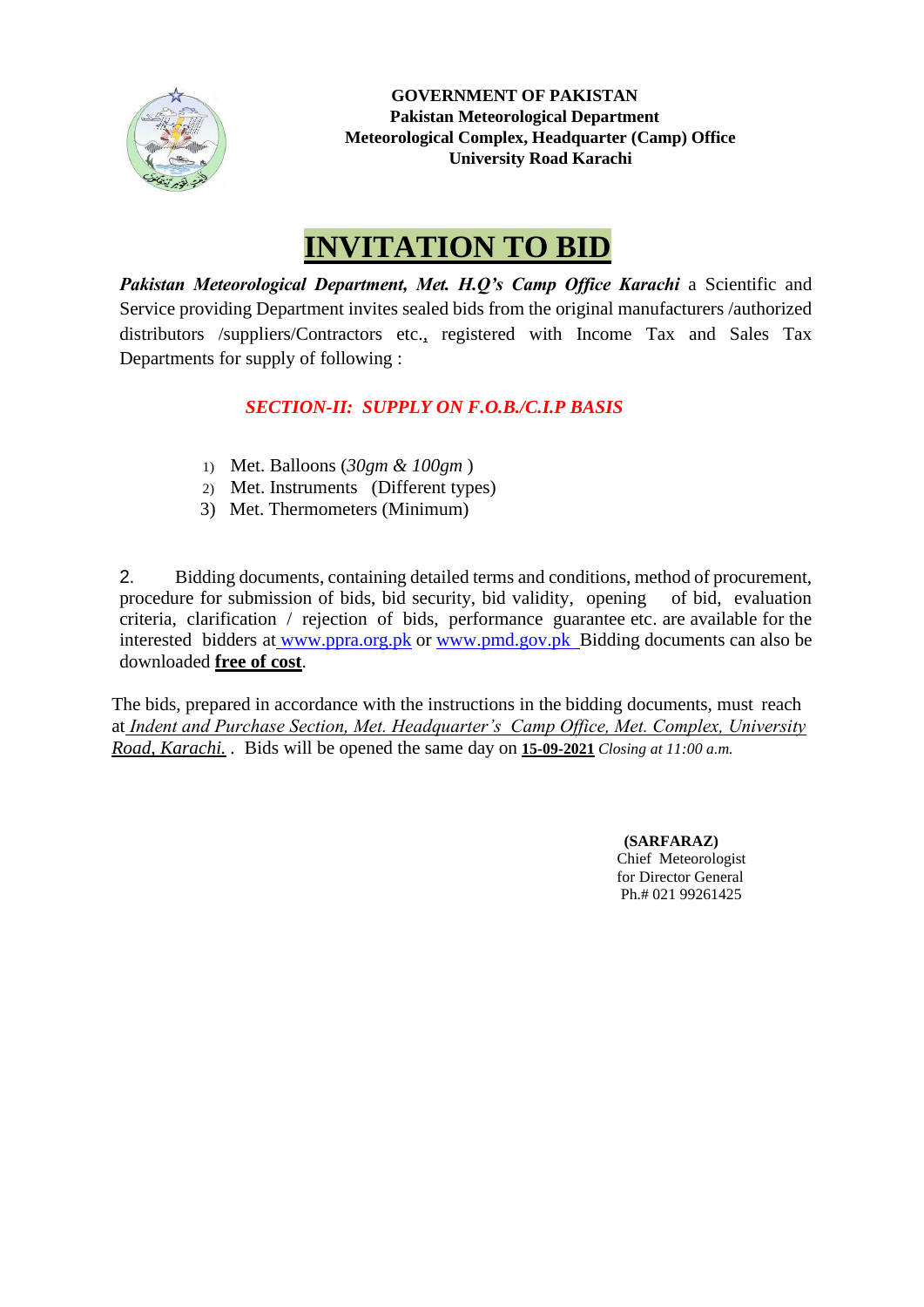

#### **GOVERNMENT OF PAKISTAN Pakistan Meteorological Department Meteorological Complex, Headquarter (Camp) Office University Road Karachi**

### **TENDER NOTICE NO. 1 (2021-22)**

Pakistan Meteorological Department, Karachi invites sealed quotations from reputable firms registered with the Sales Tax & Income Tax Departments for supply of following items.

| S. No.                                                             | <b>Description of items</b>                                                                               | Quantity              | Dates & time                |  |
|--------------------------------------------------------------------|-----------------------------------------------------------------------------------------------------------|-----------------------|-----------------------------|--|
| <b>SECTION-I:</b><br>Items to be purchased on F.O.R. Karachi Basis |                                                                                                           |                       |                             |  |
| 01.                                                                | <b>Workshop Materials</b>                                                                                 | Different items       |                             |  |
| 02.                                                                | Brass Rods & Pipes                                                                                        | Different types       |                             |  |
| 03.                                                                | Paint & Misc. Items                                                                                       | Different types       |                             |  |
| 04.                                                                | Wood                                                                                                      | Different types       |                             |  |
| 05.                                                                | <b>Carpentry Items</b>                                                                                    | Different types       |                             |  |
| 06.                                                                | <b>Branded Computers</b>                                                                                  | 08Nos.                | 02-09-2021                  |  |
| 07.                                                                | Computer Server (Branded)                                                                                 | 01No.                 |                             |  |
| 08.                                                                | Up-gradation of SADIS Software                                                                            | 01No.                 | Closing at 11:00 a.m.       |  |
| 09.                                                                | <b>Inverter Air conditioner</b><br>2 tons with installation.<br>(i)<br>1.5tons with installation.<br>(ii) | $01$ No.<br>$02N$ os. | Opening<br>at<br>11:30 a.m. |  |
| 10.                                                                | Dry Batteries (Maintenance Free) Dry, Gel                                                                 | 20 Nos.               |                             |  |
| 11.                                                                | Solar System with accessories                                                                             | Diff                  |                             |  |
| 12.                                                                | Digital Automatic Telescope for moon sighting                                                             | 01No.                 |                             |  |
| 13.                                                                | Computer Continuous Sheets (80 Columns)                                                                   | 120 Boxes             |                             |  |
| 14.                                                                | <b>Office Stationery</b>                                                                                  | Different types       |                             |  |
| 15.                                                                | Toner for different Photocopiers                                                                          | Different types       |                             |  |
|                                                                    | Items to be purchased on F.O.B or C.I.P basis (By opening $L/C$ )<br><b>SECTION-II:</b>                   |                       |                             |  |
| 01                                                                 | Met. Balloons (30Gms.)<br>$\mathbf{i}$ )                                                                  | 4,000 Nos.            |                             |  |
|                                                                    | ii) Met. Balloons (100Gms.)                                                                               | 3,000 Nos.            |                             |  |
| 02                                                                 | i) Vaisala HMT 330 or Equivalent                                                                          | 03 Sets               | 15-09-2021                  |  |
|                                                                    | Humidity and Temperature Probe                                                                            |                       | Closing at 11:00 a.m.       |  |
|                                                                    | ii) Vaisala PTB 330 with display or Equivalent<br>Digital Barometer                                       | 03 Sets.              | Opening<br>at               |  |
|                                                                    | iii) Vaisala PTU301 or Equivalent.                                                                        | 01Set                 | 11:30 a.m.                  |  |
|                                                                    | Pressure, Humidity and Temperature Transmitter                                                            |                       |                             |  |
| 03.                                                                | Meteorological Thermometers "U.K made" or Equivalent                                                      | 50Nos.                |                             |  |

#### **Terms and conditions:**

- 1. Separate tender for each item under sealed cover clearly written the name of item on the envelope should be reached this office on or before the above mentioned date up to **11:00** PST & will be opened on the same date at **11:30 PST.**
- 2. Department reserves the right to accept or reject any items or all tender as per PPRA rules.
- 3. The tender must accompanied with a Pay Order of 2% earnest money including all taxes (refundable) in favour of **Director General, Pakistan Meteorological Service, Karachi.**
- 4. PMD, Karachi will follow the PPRA rule of single stage two envelope procedure
- 5. Tender documents (Free of cost) can be downloaded from websites: [www.ppra.org.pk](http://www.ppra.org.pk/) or [www.pmd.gov.pk](http://www.pmd.gov.pk/)

 **(SARFARAZ)** Chief Meteorologist for Director General Ph.# 021 99261425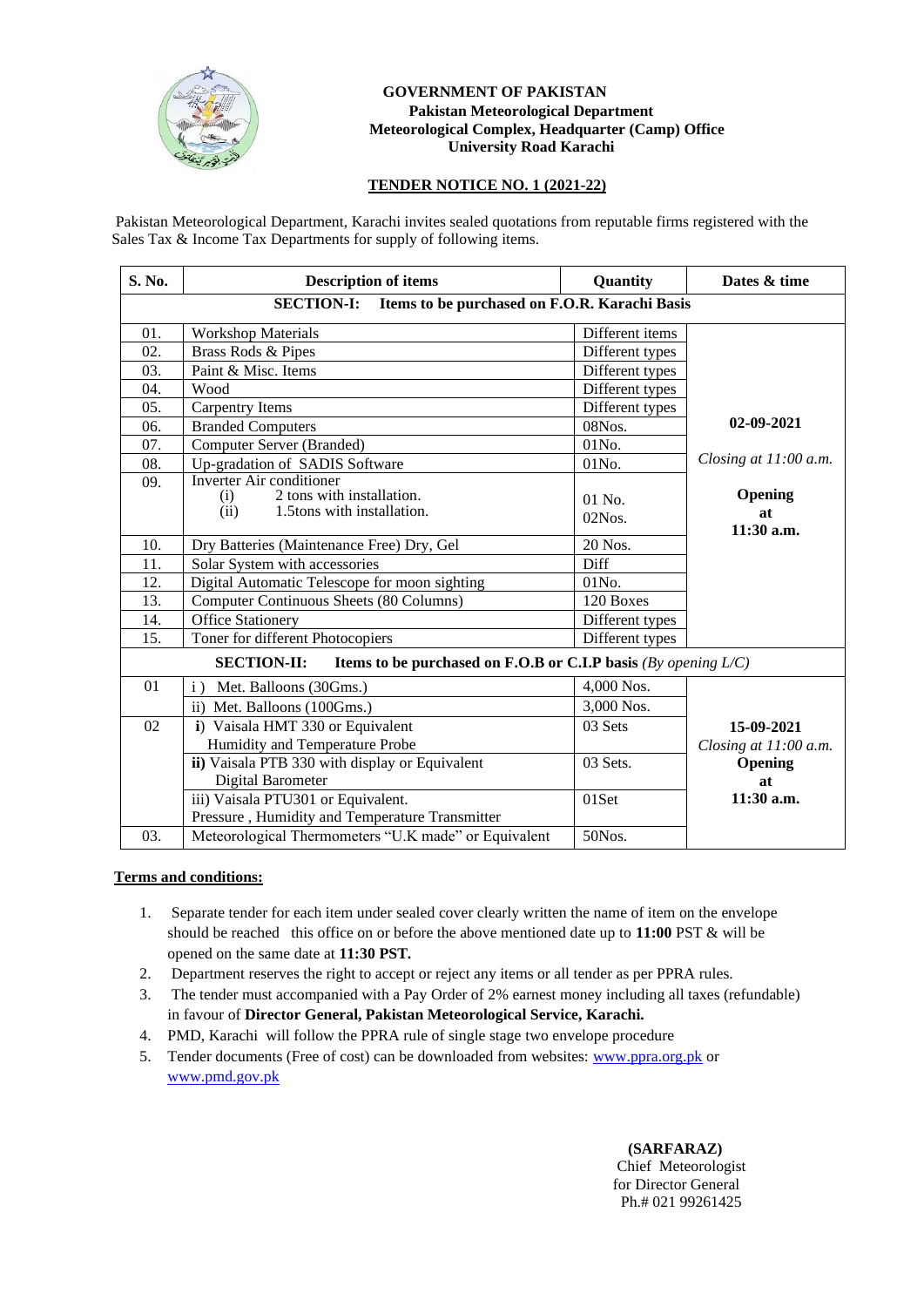## **SECTION-II**

 *FOR SUPPLY ON F.O.B BASIS*

 **DETAILED SPECIFICATION**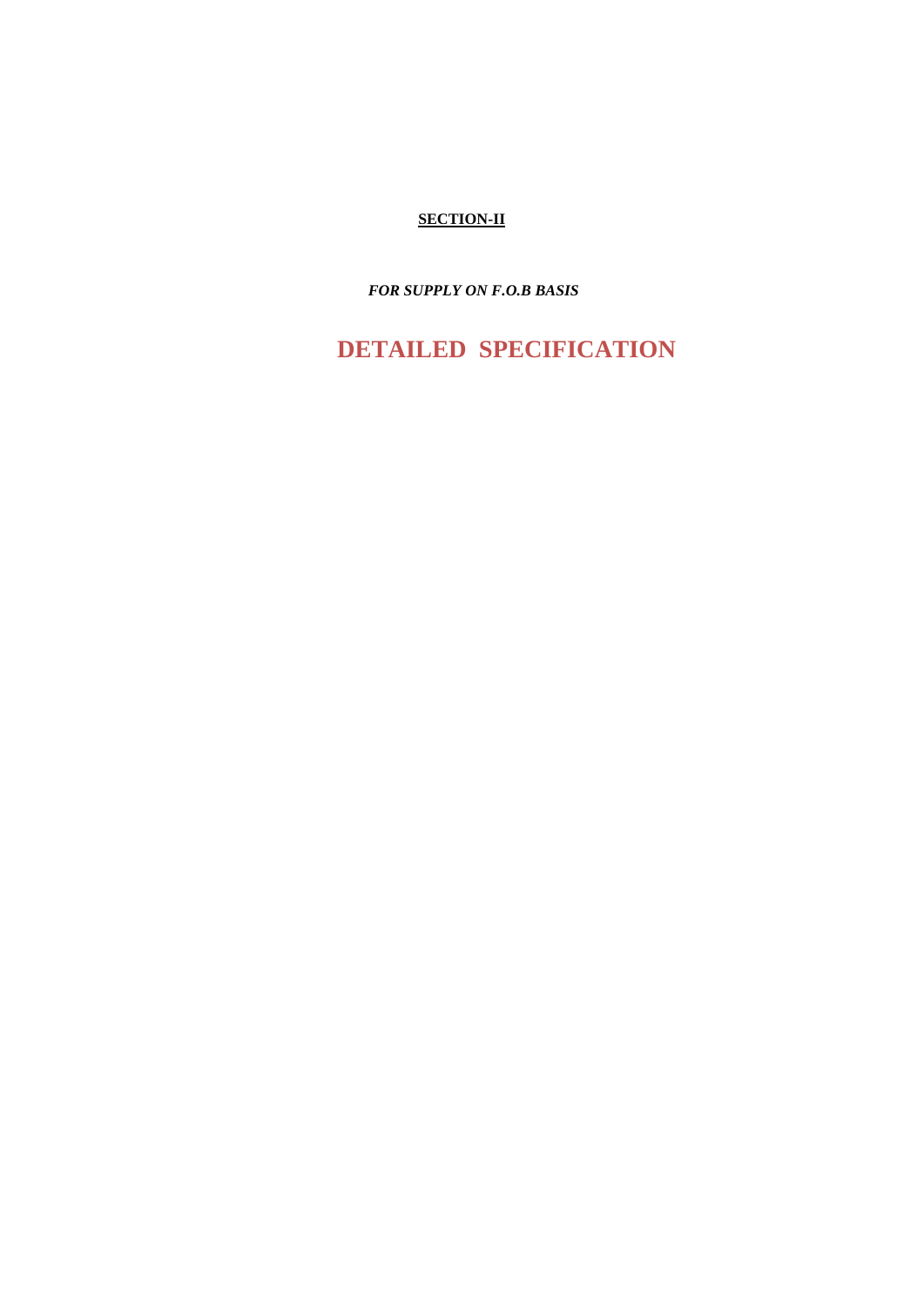#### **ITEM NO. 1: SPECIFICATION OF METEOROLOGICAL BALLOONS (on F.O.B basis).**

| S. No. | <b>Description of Stores</b>                                                                                                                                                                                                                                                                                                                                                        | Quantity   |
|--------|-------------------------------------------------------------------------------------------------------------------------------------------------------------------------------------------------------------------------------------------------------------------------------------------------------------------------------------------------------------------------------------|------------|
| 01.    | <b>METEOROLOGICAL BALLOONS 30Gms.</b>                                                                                                                                                                                                                                                                                                                                               | 4,000 Nos. |
|        | 1. Nominal weight : 30gms.                                                                                                                                                                                                                                                                                                                                                          |            |
|        | 2.<br>Weight<br>: $30\pm5$ gms                                                                                                                                                                                                                                                                                                                                                      |            |
|        | 3. Deflated body dia.: $250 \text{ mm} \pm 50 \text{ mm}$                                                                                                                                                                                                                                                                                                                           |            |
|        | Internal Neck dia. :52 mm $\pm$ 5mm<br>4.                                                                                                                                                                                                                                                                                                                                           |            |
|        | 5. Neck length : $80 \text{ mm} \pm 10 \text{ mm}$                                                                                                                                                                                                                                                                                                                                  |            |
|        | Min bursting dia when inflated : 1000 mm with air at ground.<br>6.                                                                                                                                                                                                                                                                                                                  |            |
|        | 7. Material and color: Natural red rubber.                                                                                                                                                                                                                                                                                                                                          |            |
|        | 8. Min. Flying height : 3Kms.                                                                                                                                                                                                                                                                                                                                                       |            |
| 02.    | <b>METEOROLOGICAL BALLOONS 100Gms.</b>                                                                                                                                                                                                                                                                                                                                              | 3,000 Nos. |
|        | Nominal Weight : 100Gms.<br>1.<br>$: 100 \pm 10$ gms.<br>2.<br>Weight<br>Deflated body dia. : $400 \pm 50$ mm.<br>3.<br>Internal Neck dia. : 70 mm $\pm$ 10 mm.<br>4.<br>Neck Length. $\therefore$ 80 mm $\pm$ 20 mm.<br>5.<br>Min. Bursting dia. :1600 mm (Min.)<br>6.<br>Material & Colour. : Synthetic or natural uncolored rubber.:<br>7.<br>8.<br>Min. Flying height. : 6 Kms. |            |

**Note: China made instruments must be quoted in CNY other currencies will not be accepted.**

#### **GENERAL DESCRIPTION:-**

The balloons must be of extensible material and shall be spherical or pear shaped when in flat. The material should be of high quality natural or synthetic rubber free from Pinholes, blemishes and particulars of foreign after with uniform thickness except near the neck where increased thickness is required for extra strength. The color shall be deep opaque and evenly spread so that it does not present a patchy Appearance when inflated. The balloons should be sufficiently robust to with stand normal handling during release in dusty winds. The balloons should not be more than 6 months old when received in stores and must retain their performance under normal storage conditions in tropics for minimum period of 12 months from the date of receipt in store.

#### **PACKING & MARKING:-**

1. The balloons should be thoroughly dry dusted inside and outside with fresh chalk/any Dehydrating powder.

2. The balloons shall be folded in their natural folds and then rolled up and each balloon wrapped and sealed separately in a moisture proof cellophane or other approved soft protecting wrapping material.

3. The wrapping should be marked: a) Weight. b) Maker's name and brand. c) Co lour d) Date of manufacture.

4. Packed balloons should be supplied in cartons made from stiff cardboard & each carton containing the following number of balloons.

a). i.  $30gm - 100$  Nos. ii)  $100gm. - 60$  Nos.

 b). Suitable number of cartons should be packed in wooden cases suitable for rail or ship transport. 5. Carton should be marked as follows:

 a) A.T. No. and date. b) Meteorological balloons. c) Size of balloons. d) Date of manufacture. e) Quantity.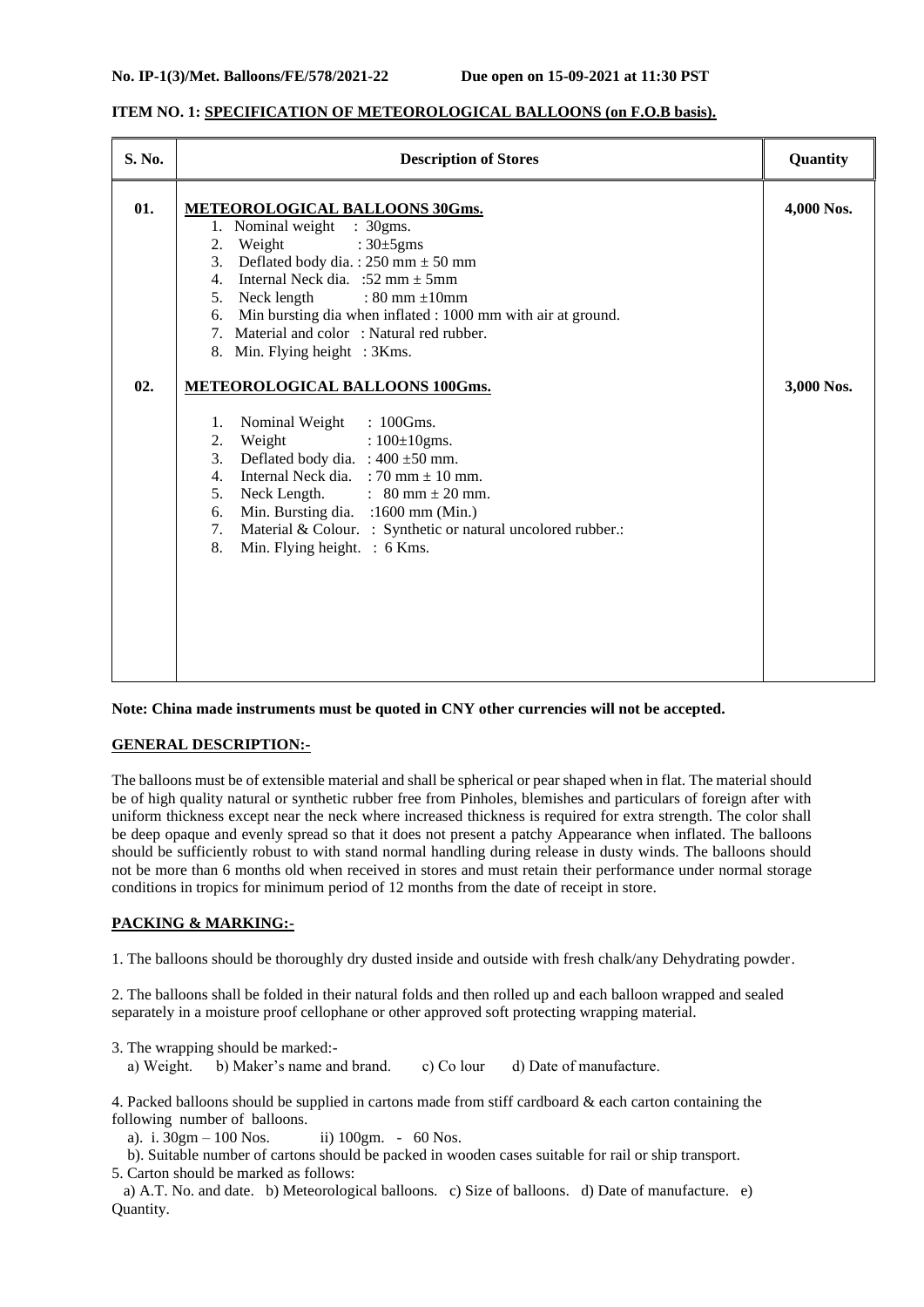f) Maker's name

N O T E:

- 1. Tenders are required to offer their rates in CNY if the Balloons are China made.
- 2. Tenderers are required to indicate maker's name and its complete address and country of origin in their offer.
- 3. Tenderers are required to clearly mention brand name of the balloon & submit original technical literature/leaflet of the offered store.
- 4. **Tenderers are also required to submit 05 Nos. balloons separately for each type as sample in the office of the Chief Meteorologist, Met. Headquarters, Camp Office, Karachi before opening of the tender.**
- 5. Tenders are required to confirm the balloons shall not be more than 6 months old when supplied to consignee.
- 6. Tenderers are required to confirm that the supplied balloons shall retain their performance under normal storage condition tropics for a minimum period of 12 months from the date of starches by consignee.
- 7. Tenderers are required to confirm categorically T/E specification packing and marking requirements in all respect.
- 8. Tenderers are required to confirm that they will replace the supplied stores free of cost if found defective on use during shelf-life period.
- 9. Tenderers are required to confirm satisfactory performance of balloons offered at the required flying height.
- 10. Tenderers are required to submit original Performa invoice of their principal/manufacturer containing detailed technical specification of the offered store.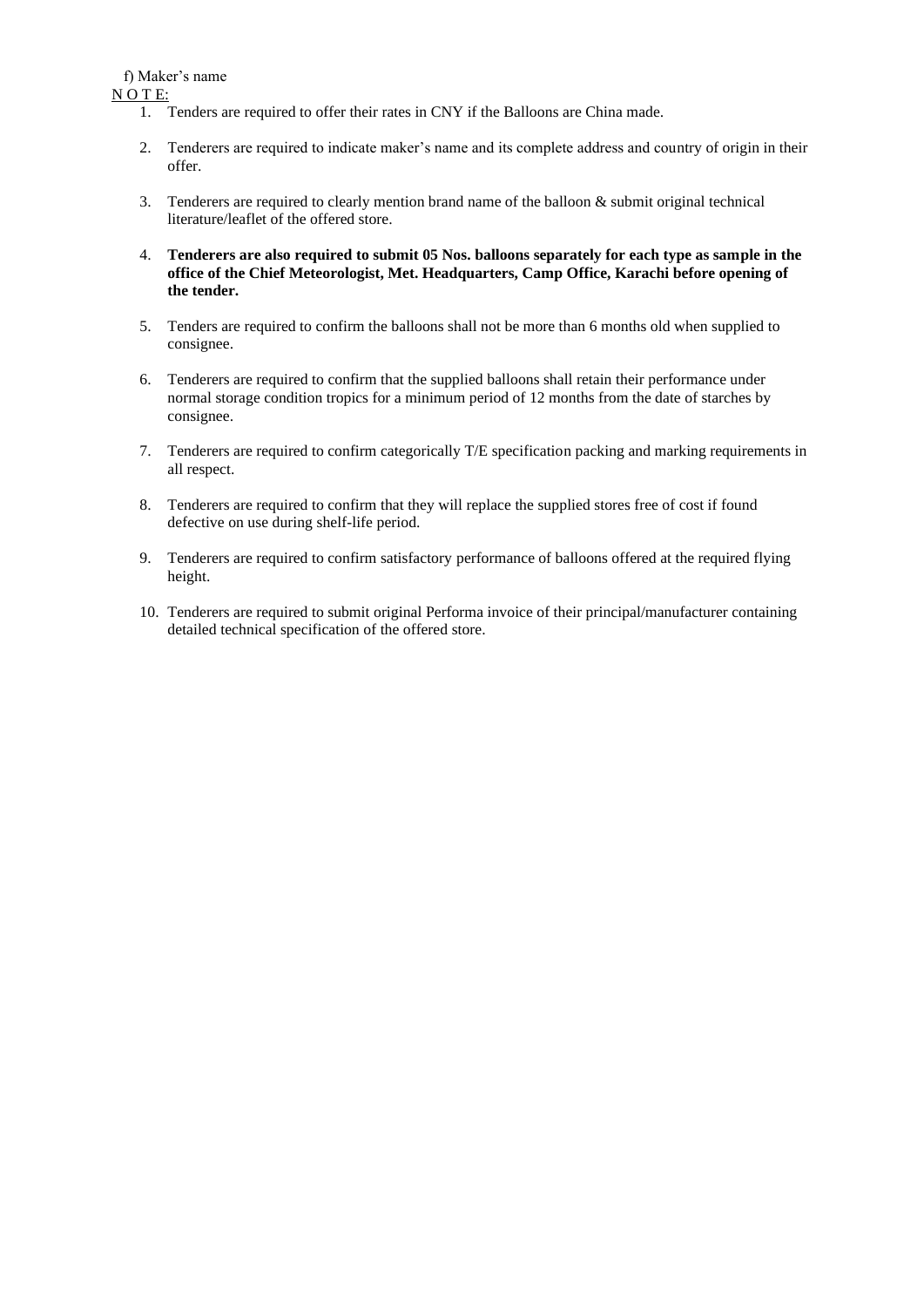#### **Item No. 2 SPECIFICATION OF DIFFERET MET. INSTRUMENTS** *(On F.O.B. BASIS/CIP BASIS)***.**

| S. No. | <b>Description of Stores</b>                                                             | Quantity |  |
|--------|------------------------------------------------------------------------------------------|----------|--|
| 01     | Vaisala HMT 330 or Equivalent                                                            | 03 Sets. |  |
|        | (Data logger module included, 4 years data archiving supported)                          |          |  |
|        | Premium Humidity and Temperature Transmitter with metal enclosure HMT337 for             |          |  |
|        | high humidity<br>$--$ 1EA                                                                |          |  |
|        | Probe (2m, Semi-assembly) +180C, 2m<br>Cod<br>$--$ 1EA                                   |          |  |
|        | $-- 1EA$<br>$RH+T+Td+a+Tw+x+h+pws$                                                       |          |  |
|        | <b>Display Cover</b><br>$--$ 1EA                                                         |          |  |
|        | Standard (24 VDC)<br>$--$ 1EA                                                            |          |  |
|        | Analog Output 420mA<br>$--$ 1EA                                                          |          |  |
|        | <b>Channel 1 RH 0100%RH</b><br>$--$ 1EA                                                  |          |  |
|        | <b>Channel 2 T (Temperature Range)</b><br>$--$ 1EA                                       |          |  |
|        | <b>Temperature Range T</b> $-40$ $+80^{\circ}$ C $(-40$ $+176$ F)<br>$--$ 1EA            |          |  |
|        | <b>Metric Units</b><br>$--1EA$                                                           |          |  |
|        | Data Logger Module<br>$--$ 1EA                                                           |          |  |
|        | Cable Gland, Metal, EMC M20x1.5/6mm, 8.0 - 11.0mm,<br>$--$ 1EA                           |          |  |
|        | Ms/Ni/TPE/NBR                                                                            |          |  |
|        | <b>HUMICAP180R General purpose and high chemical</b><br>$--$ 1EA                         |          |  |
|        | concentrations                                                                           |          |  |
|        | <b>SST Sintered filter</b><br>$--1EA$                                                    |          |  |
|        | User Guide of the System (HMT330 or Equivalent)<br>$--- 1EA$                             |          |  |
|        | <b>USB Service Cable, RJ45</b><br>$---$ 1EA                                              |          |  |
|        | <b>ISO9001 Complaint Factory Calibration</b><br>$--$ 1EA                                 |          |  |
|        | <b>No. Calibration contract</b>                                                          |          |  |
|        | 226252                                                                                   |          |  |
|        | $---$ 1EA<br><b>Wall Mounting Kit with Probe Holder</b>                                  |          |  |
|        | 215109                                                                                   |          |  |
|        | <b>Outdoor installation Kit (weather shield)</b><br>$--$ 1EA                             |          |  |
|        | 219916                                                                                   |          |  |
|        | Software Interface kit with USB-RJ45 Cable<br>$--$ 1EA                                   |          |  |
| 02     | Vaisala Digital Barometer PTB330 with Display OR Equivalent                              | 03 Sets. |  |
|        | A1AAHAACEB0A0B Digital Barometer<br>$---$ 1EA                                            |          |  |
|        | Class A Accuracy (±0.15 hPa over full temperature range) 1 EA                            |          |  |
|        | Display Cover                                                                            |          |  |
|        |                                                                                          |          |  |
|        |                                                                                          |          |  |
|        | Cable Bushing for 811mm Cable<br>$---1EA$                                                |          |  |
|        | Barbed fitting 1/8", one barometer module or differential measurement<br>------1EA       |          |  |
|        |                                                                                          |          |  |
|        |                                                                                          |          |  |
| 03.    | Vaisala PTU 301 OR Equivalent                                                            | 01Set    |  |
|        | Pressure, Humidity and Temperature Transmitter                                           |          |  |
|        | To be installed in Wooden Stevenson Screen outdoor with all the installation accessories |          |  |
|        | with selectable display.                                                                 |          |  |
|        | $(i)$ Pressure = 500hpa to 1100hpa (class B accuracy)                                    |          |  |
|        | All pressure (QNH, QFE etc. to be calculated and displayed)                              |          |  |
|        | (ii) $RH = 0$ to 100%                                                                    |          |  |
|        | $T = -40^{\circ}C$ to 60°C                                                               |          |  |
|        | Composite sensor with complete holder /accessories to be mounted in Stevenson Screen.    |          |  |
|        | The probe should be preconfigured with display system and already cabling done along     |          |  |
|        | with circular connector male/female connectors with sensors and display unit.            |          |  |
|        | (iii) Dew point to be calculated and displayed.                                          |          |  |
|        |                                                                                          |          |  |

 **Continued on next page**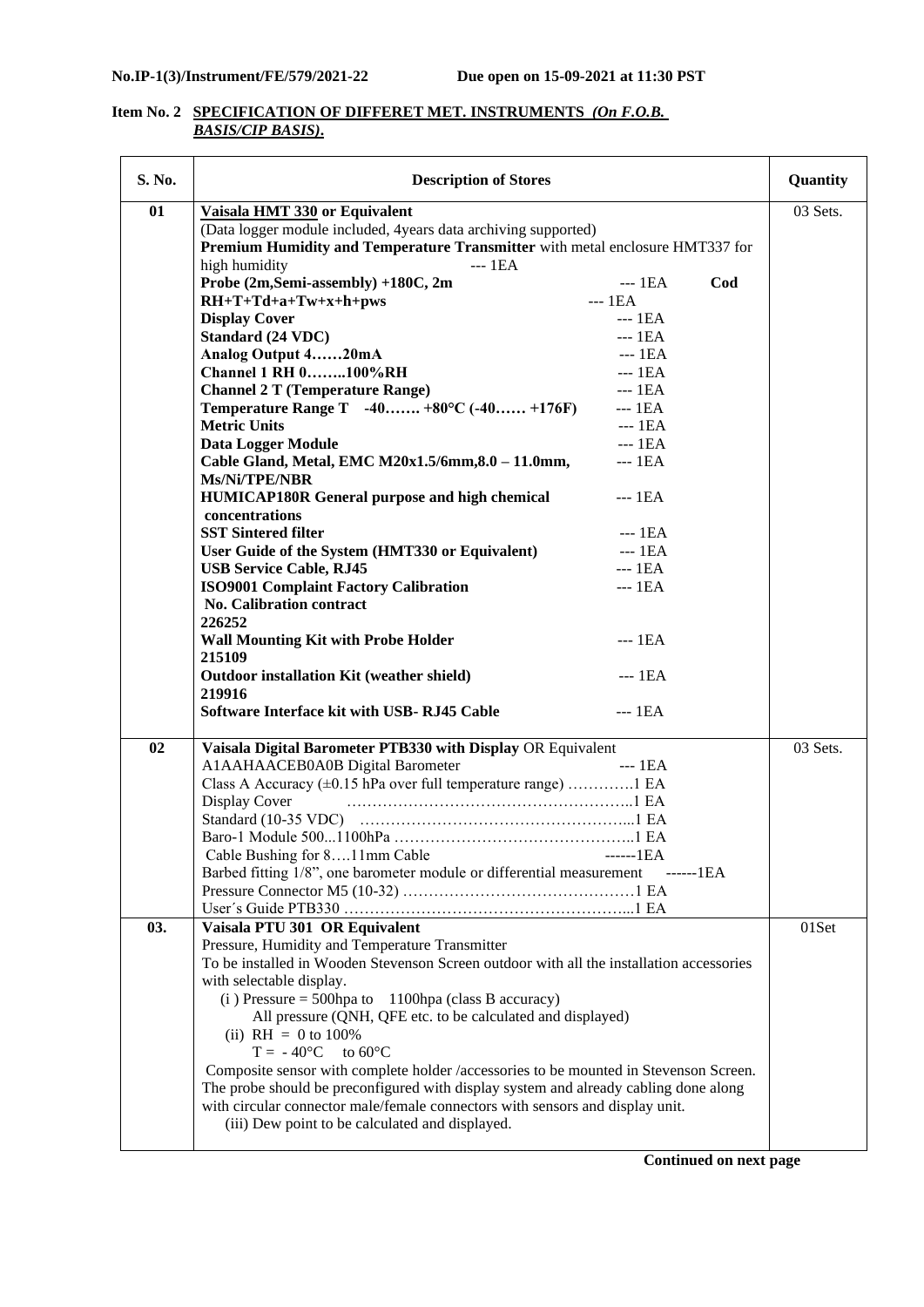| 03. | Vaisala PTU 301 OR Equivalent                                                                                                                                                                                                                                                                                                                                                                                                                                                                     | 01Set |
|-----|---------------------------------------------------------------------------------------------------------------------------------------------------------------------------------------------------------------------------------------------------------------------------------------------------------------------------------------------------------------------------------------------------------------------------------------------------------------------------------------------------|-------|
|     | Pressure, Humidity and Temperature Transmitter                                                                                                                                                                                                                                                                                                                                                                                                                                                    |       |
|     | 1. WALL MOUNT To be installed in Wooden Stevenson Screen outdoor with all the<br>installation accessories with selectable display.                                                                                                                                                                                                                                                                                                                                                                |       |
|     | 2. SENSOR TYPE:                                                                                                                                                                                                                                                                                                                                                                                                                                                                                   |       |
|     | $(i)$ Pressure = 500hpa to 1100hpa (class B accuracy)<br>All pressure (QNH, QFE etc. to be calculated and displayed)<br>(ii) RH = 0 to $100\%$<br>$T = -40^{\circ}C$ to 60°C<br>Composite sensor with complete holder /accessories to be mounted in Stevenson Screen.<br>The probe should be preconfigured with display system and already cabling done along<br>with circular connector male/female connectors with sensors and display unit.<br>(iii) Dew point to be calculated and displayed. |       |
|     | 3. All the cables are required.                                                                                                                                                                                                                                                                                                                                                                                                                                                                   |       |
|     | 4. Power Supply: 20 to 35 VDC with already mounted circular power connectors<br>(male/female)                                                                                                                                                                                                                                                                                                                                                                                                     |       |
|     | 5. Logging: The display system should have internal SD memory slot for up to 2years<br>internal<br>storage. The SD slot should be provided in such a way the whole mount may not be<br>opened i.e. SD slot should be mounted to extract data without opening the whole<br>mounting. 8GB pre-installed SD Card should be provided.                                                                                                                                                                 |       |
|     | (a) Viewer $(M170)$<br>6.Software:<br>(b) Wireless view/archive software<br>(a) the system should have USB port for connection with pc via m170 software for view<br>of data.<br>(b) The complete system should be wireless available via pre configured access point in<br>the observatory's P.C wireless.                                                                                                                                                                                       |       |
|     | The wireless P.C based software is also required to view and save the data.<br>(i) Wireless module for PTU 301<br>(ii) Access point for long distance reception.<br>(iii) Software for PC to receive data and save data                                                                                                                                                                                                                                                                           |       |
|     | 7. Any other peripheral deemed necessary may be included.                                                                                                                                                                                                                                                                                                                                                                                                                                         |       |
|     |                                                                                                                                                                                                                                                                                                                                                                                                                                                                                                   |       |
|     |                                                                                                                                                                                                                                                                                                                                                                                                                                                                                                   |       |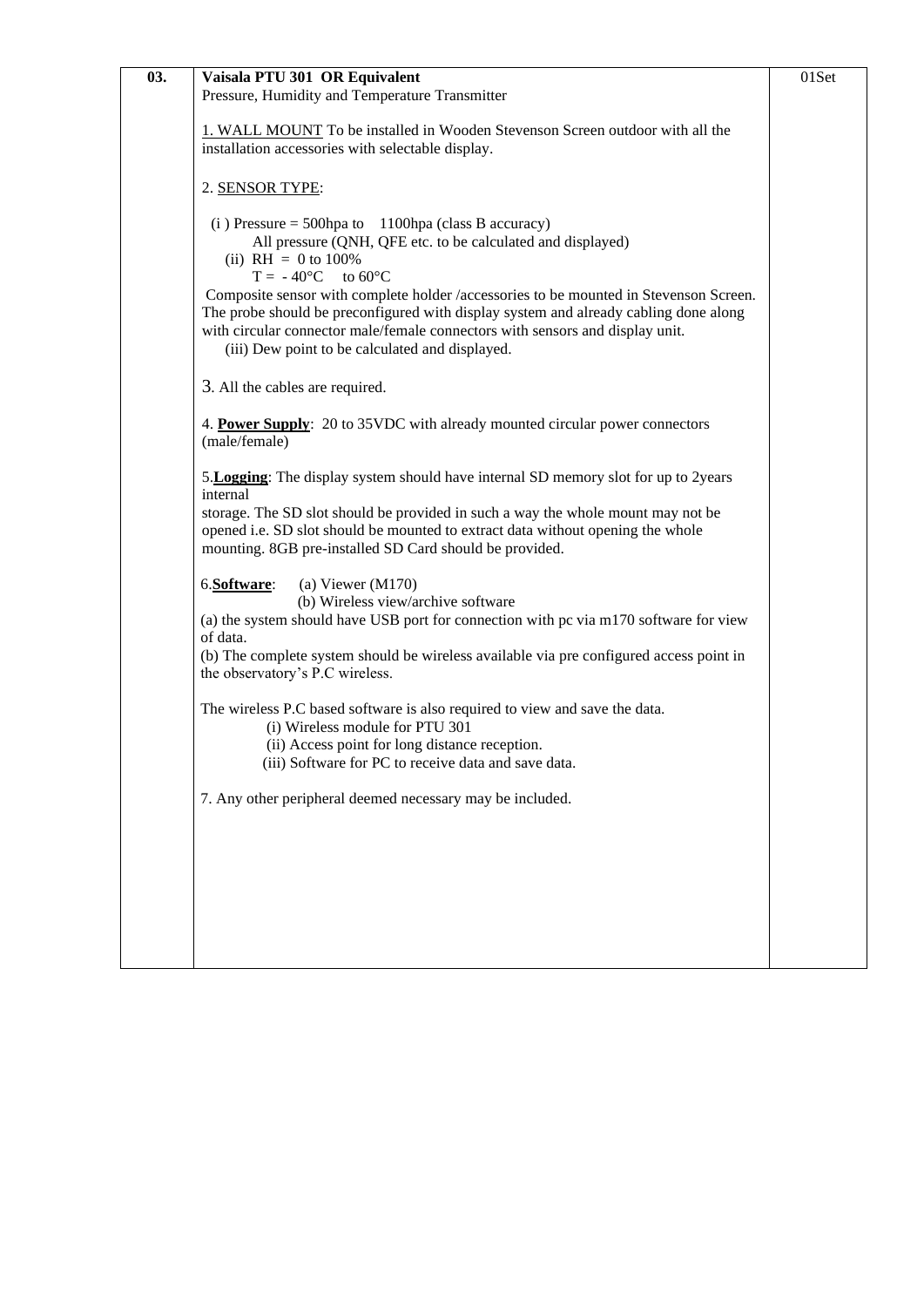#### **Item No. 3 SPECIFICATION OF MET. THERMOMETERS-MINIMUM** *(On F.O.B. BASIS/CIP BASIS)***.**

| S. No. | <b>Description of Stores</b>                                                                                                                                                                                          | Quantity |
|--------|-----------------------------------------------------------------------------------------------------------------------------------------------------------------------------------------------------------------------|----------|
| 01     | Meteorological Thermometers "U.K made" or Equivalent                                                                                                                                                                  | 50Nos.   |
|        | Solid stem minimum screen thermometer with wooden back, sprit filled.<br>$-35^{\circ}$ C to + 40 $^{\circ}$ C, Division: 0.5 $^{\circ}$ C<br>Dimension: 350mm X 85mm X 28mm<br>Accuracy: $+0.2$<br>Weight: 325 Grams. |          |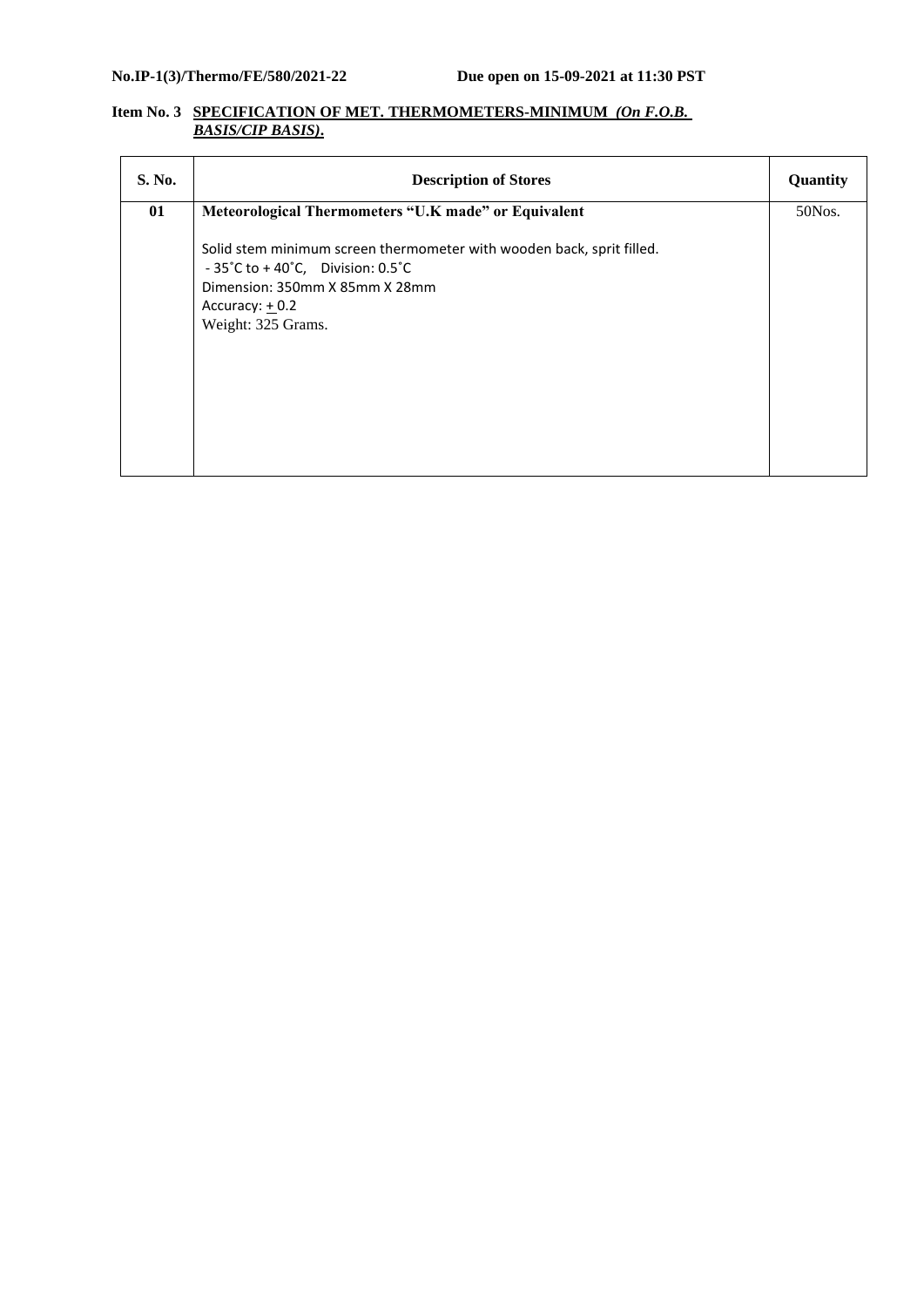#### **GOVERNMENT OF PAKISTAN PAKISTAN METEOROLOGICAL DEPARTMENT H.Q. Camp Office, University Road, Karachi-75270**

### *TERMS & CONDITIONS (F.O.B/CIP)*

# (All pages (Form of Quotations & Terms & Conditions) are mandatory to be signed *stamped*, failing which the bid may be rejected.)

- **1) Delivery of Store:** Stores is required on F.O.B. basis.
- **2) Terms & Conditions:** Tenderers are invited to submit their tenders for the supply of goods as per schedule given. Tenderers should submit tender strictly in accordance with the terms and conditions.
	- **Bidding Procedure: Single-stage two envelops i.e. Technical and Financial.** The bid submitted by the bidder shall comprise of two envelops submitted Simultaneously, one containing only the **Technical Proposal** and the other one **Financial Proposal**.
		- **Technical Proposal:** Must contain **Original Proforma Invoice** from their Principal showing complete specification of the quoted item, copy of CNIC of the Proprietor or Managing Director, copies of NTN and GST certificates, copy of the 2% earnest money in favour of Director General, Meteorological Services, Karachi and all other desired documents.
		- **Financial Proposal:** Must contain Price proposal/**ORIGINAL PROFORMA INVOICE** on Principal's letterhead , Original Payorder of 2% earnest money in favour of Director General, Meteorological Services, Karachi and other below mentioned desired documents.

#### **3) SPECIAL INSTRUCTIONS**:

- **a) Validity: Offer should be valid for 90 days from the date of opening of tender.**
- b) **Earnest Money:** Tenderers should furnish Earnest Money @ 2% of quoted price in the shape of Pay Order/Bank Draft only from scheduled Bank in favour of Director General, Meteorological Services, failing which offer will not be entertained. Insufficient Earnest Money will not be acceptable. Earnest Money of the successful bidder will be converted into Security Deposit and the successful bidder will further be required to deposit 3% of the balance of the total value of the Contract placed with him/them as Security Deposit within 5 working days of the date of issue of Contract. In case of non-deposit of balance Security Deposit it will be concluded that the successful bidder has failed to honor the contract and will be liable to further proceeding as a defaulter.
- c) **Successful bidders are required to pay an amount equivalent to 0.**35% of the total contract value including all taxes to the treasurry office of Government of Sindh under Article 15 (a) of Stamp Act, 1899 or required to submit STAMP PAPER of the same value to this office for the issuance of contract.
- d) Tenderers should indicate their Income Tax Number/ G.S.T. No. and National Tax Number. (Copies must be enclosed).
- e) Tenderer should mentioned the Manufacturer's Name, Brand and Country of Origin in their offer.
- f) Change of Suppliers/Maker's Name, Country of Origin or any of the conditions the quotation will not be allowed and accepted subsequent to the opening of the tender or even after placement of contract unless asked for by the purchaser.
- g) Tenderer must confirm in their offer that the packing offered is strong enough to withstand transportation by sea, Air, Rail and Road and also the usual transportation handling if required for such store.
- h) FOB by Sea quotation should be given on FOB Port of Dispatch basis taking into account that port of dispatch quoted in the tender is appropriate for Sea Cargo only to be lifted by PNSC Vessels.
- i) Payment of the freight charges is made at actual in non-convertible Pak. Currency to Pakistan National Shipping Corporation by the Distt. Controller of Stores (Shipping), Pakistan Railways, Karachi Cantt.